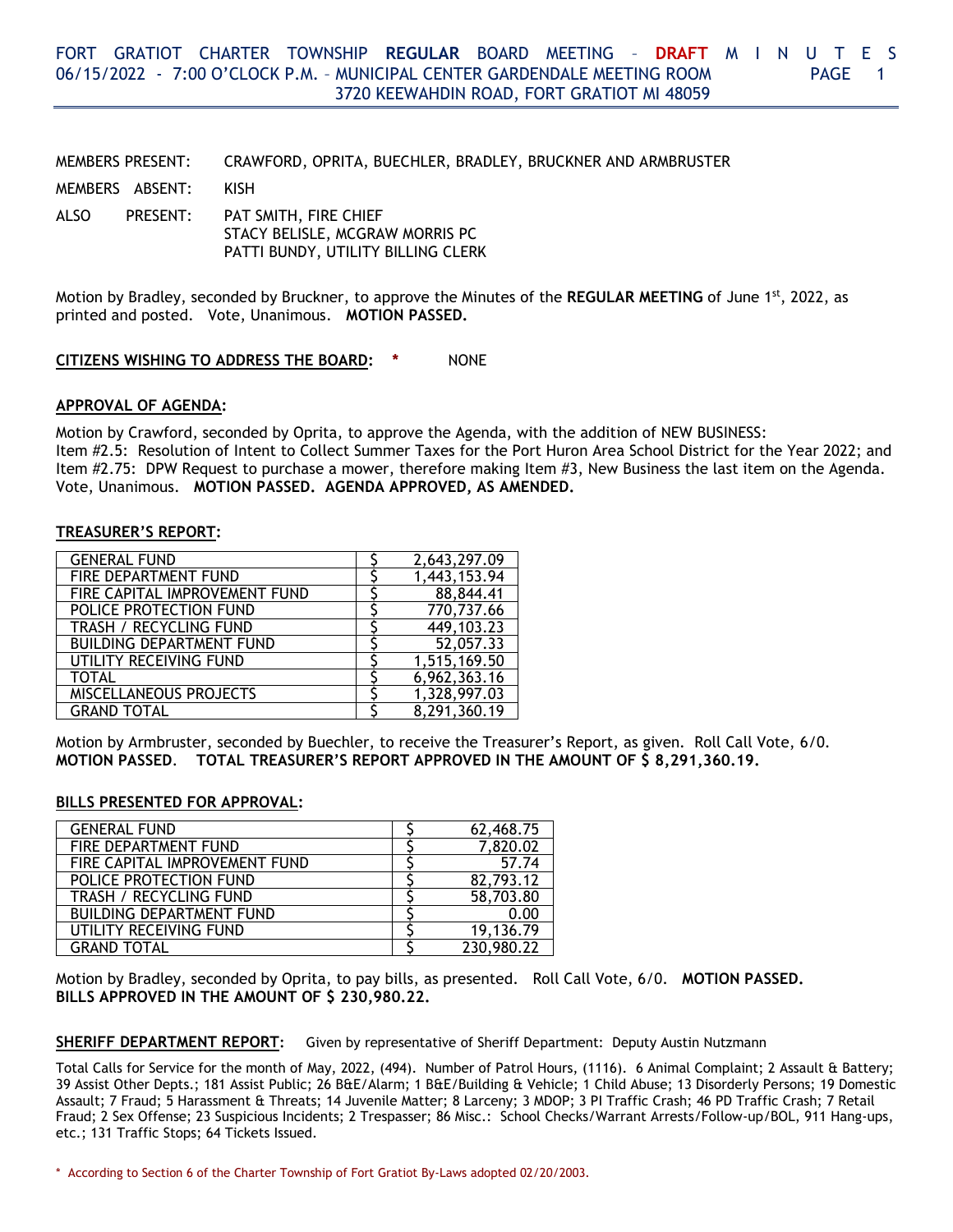# **CITIZENS WISHING TO ADDRESS THE SHERIFF: \*** NONE

**FIRE DEPARTMENT REPORT:** Total runs for the month of May, 2022, (157). 2 Fire; 123 Rescue/EMS; 7 Hazardous Condition (No Fire); 9 Service Calls; 11 Good Intent Calls; 5 False Alarm/False Call. Total Cost, \$23,736.65.

**BUILDING DEPARTMENT REPORT:** Total permits issued for the month of May, 2022, (33). 11 Residential Addition/Alteration/Repair (Val. 148,257); 9 Accessory Structure (Val. 73,120); 9 Fence (Val. 28,400); 1 Deck/Porch (Val. 11,792); 1 Manufactured Mobile Home (Val. 12,000); 2 Signs (Val. 18,900). Total Valuation, \$ 292,469.00. Total Fees, \$ 3,210.50.

**PLUMBING/MECHANICAL INSPECTOR'S REPORT:** Total permits issued for the month of May, 2022, (20). 18 Mechanical (2,475.00); 2 Plumbing (220.00). Total Fees, \$ 2,695.00.

**ELECTRICAL DEPARTMENT REPORT:** Total permits issued for the month of May, 2022, (17). Total Fees, \$8,299.00.

**ORDINANCE ENFORCEMENT OFFICER REPORT:** Total Complaints for the month of May, 2022, (9). 8 Blight; 4 Misc. Ordinance Violations. Total Hours, 21. Total Miles, 77.

# **CORRESPONDENCE:**

- 1. St. Clair County MTA Chapter Meeting, Thursday, June 16, 2022 at 11:30 a.m. at the Belle River Golf Course in Memphis, MI. *RSVP Required.*
- 2. Letter from COMCAST re: Regional Sports Network courtesy adjustment.

Motion by Bruckner, seconded by Buechler, to accept Reports and Correspondence, as presented. Vote, Unanimous. **MOTION PASSED.**

**PUBLIC HEARING(S):** NONE

#### **UNFINISHED BUSINESS:**

1. Motion by Crawford, seconded by Bradley, to adopt Proposed Ordinance No. 223, AN ORDINANCE TO AMEND THE CODE OF ORDINANCES OF THE CHARTER TOWNSHIP OF FORT GRATIOT, ST. CLAIR COUNTY, MICHIGAN, TO AFFIRM THE BUILDING INSPECTOR AS HAVING THE RESPONSIBILITY WITHIN THE CHARTER TOWNSHIP OF FORT GRATIOT, LOCATED IN ST. CLAIR COUNTY, TO ENFORCE THE FLOODPLAIN MANAGEMENT AND TO DESIGNATE REGULATED FLOOD HAZARD AREAS UNDER THE PROVISIONS OF THE STATE CONSTRUCTION CODE ACT, ACT NO. 230 OF THE PUBLIC ACTS OF 1972, AS AMENDED.

POINTS OF DISCUSSION: \* Updates Ordinance to coincide with updated FEMA maps.

Roll Call Vote, 6/0. **MOTION PASSED. ORDINANCE NO. 223, ADOPTED.**

# **NEW BUSINESS:**

1. Motion by Buechler, seconded by Bruckner, to adopt Resolution (2022-007) of Intent to Collect Summer Taxes for St. Clair County for the Year 2022.

POINTS OF DISCUSSION: \* 5.3153 Mills per \$1,000 Taxable Value

Roll Call Vote, 6/0. **MOTION PASSED. RESOLUTION 2022-007, ADOPTED.**

2. Motion by Bradley, seconded by Armbruster, to adopt the mileage rate increase, from .585 per mile to .625 per mile, as set by the IRS, effective July 1st, 2022; and to adopt *Resolution (2022-008) Automatically Establishing Mileage Reimbursement at IRS Rate*.

Roll Call Vote, 6/0.